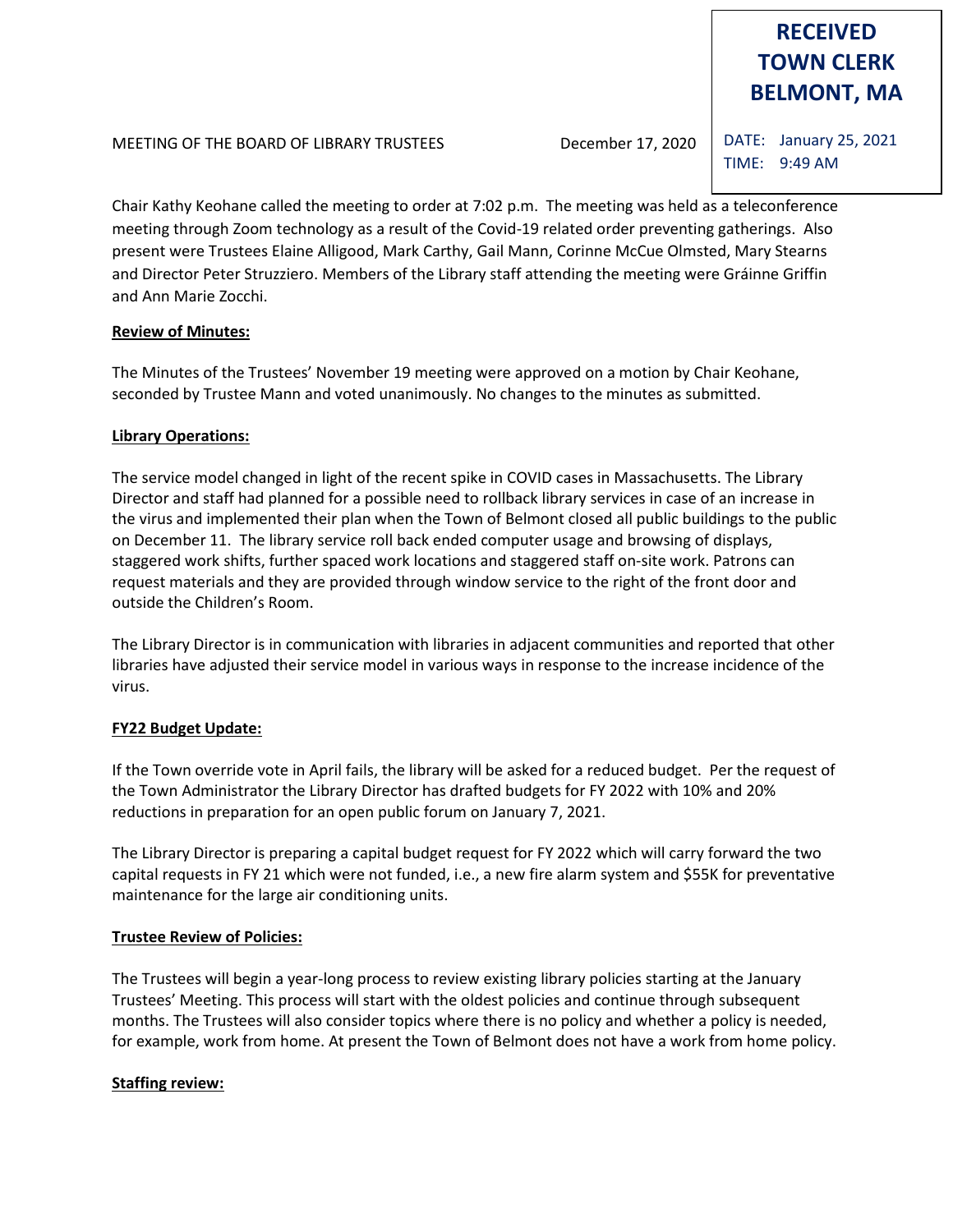Two staff members are on parental leave. The Library Director has hired a new reference librarian to replace an attrition. A staff member has moved from Circulation to fill a position in the Technical Services Department.

### **Friends/Foundation Update:**

The Belmont Library Foundation is developing its communications strategy and message. The Foundation is operating in a quiet phase as the timetable for the new library is uncertain.

The Friends of the Belmont Public Library launched their membership drive this fall. They continue to prepare the history of the Friends in recognition of its 50<sup>th</sup> anniversary this year. They are reaching out to former leaders of the organization for their input.

#### **School Committee update:**

At a recent meeting, the School Committee reported enrollment has decreased from 4,633 in 2019 to 4,430 largely due to COVID. The drop in enrollment is mainly in the lower grades. All grades are conducting hybrid classes.

In the new year the Library Director will contact the middle school librarian to see if the  $5<sup>th</sup>$  grade library card program can be offered this school year. If not, the plan is to offer it to both  $5<sup>th</sup>$  and  $6<sup>th</sup>$  graders during the 2021-22 school year.

#### **Key topics:**

A draft has been prepared of the Long-Range Plan for 2021-2026. The Trustees will receive the plan in January for their review.

The recently completed air flow analysis of the library building showed that the library needs air purifiers with an estimated cost of \$25K. The next steps are under review.

During this current library closure, the Library Director plans several modifications. The library will replace water bubblers with faucets designed to fill water bottles. The torn and patched main hallway carpet will be replaced. A small storeroom located off the break room will be repurposed into a private room for nursing mothers. The problem of banging pipes will require repairs to the heating system.

#### **Director's Report:**

The Boston Globe highlighted two recent events at the library; the James Patterson interview and the Jeff Benedict talk. The James Patterson interview had >960 attendees on Zoom.

Mass Audubon gave the library a grant to install bird feeders and conducted 2 family programs outdoors at the library; 24 and 30 families attended.

The One Book One Belmont Community Read (OBOB) will be held in March and April. OBOB has 2 foci; racial healing and wellness to heal from the virus. The confirmed speaker is E. Dolores Johnson, author of "Say I'm Dead."